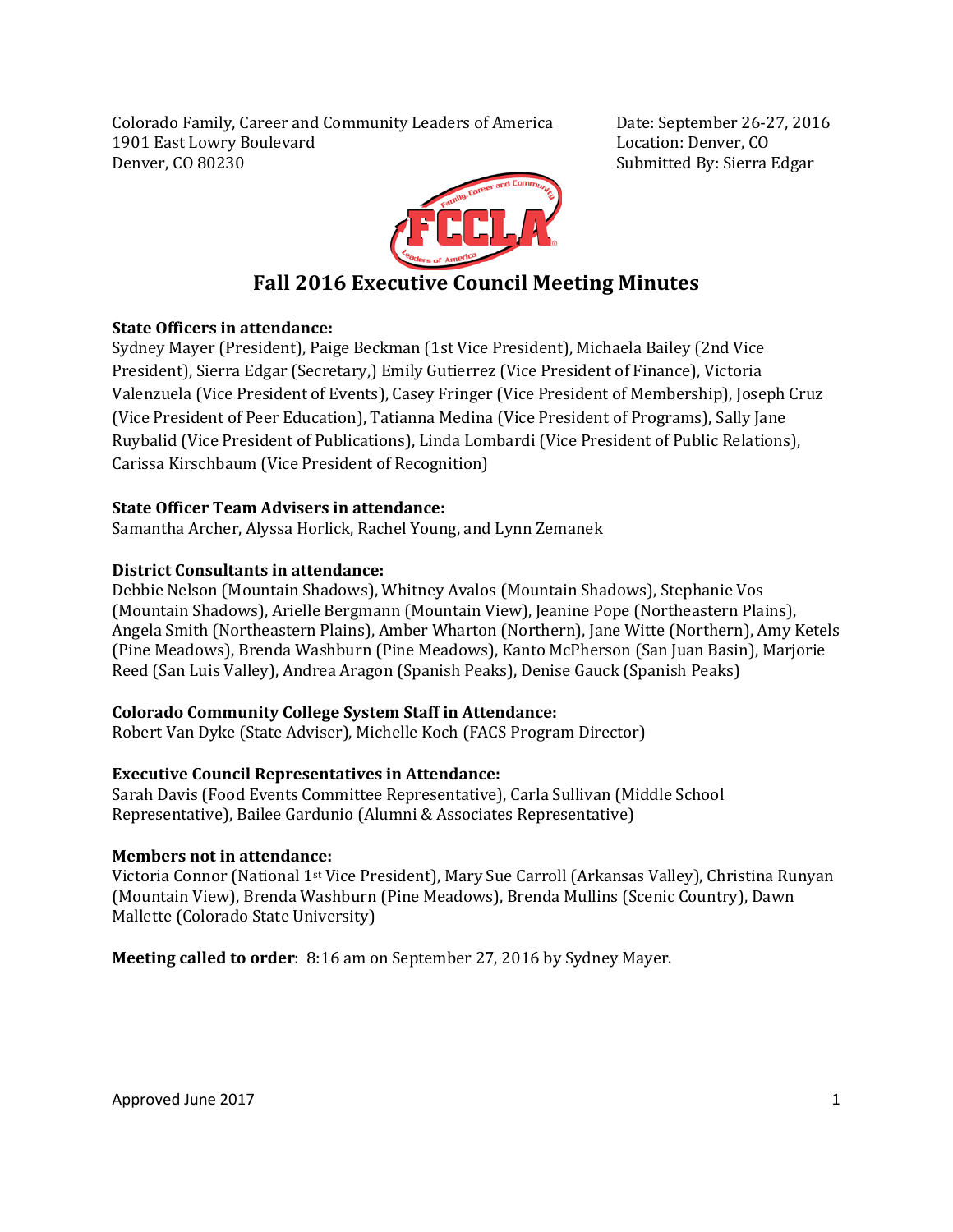# **Welcome and Opening Ceremony**

#### **Review of Minutes**

Sierra Edgar MOVED to accept the 2016 National Leadership Conference Business Meeting Minutes and Summer 2016 Executive Council Meeting Minutes based on the recommendation of the Minutes Review Committee. Motion was seconded.

Motion was adopted.

#### **Review of Agenda**

Sierra Edgar reviewed the Fall 2016 Executive Council Meeting Agenda.

Agenda was approved.

#### **Financial Report**

Emily Gutierrez reviewed the 2016 – 2017 Financial Report. As of September 16, 2016, Colorado FCCLA has total expenditures of the \$20,877.92 and income of \$4,736.94. The account balance for FCCLA is \$48,375.35, which takes in account the \$7,934.36 in encumbered expenses and \$6,564.91 in accounts receivable.

Report was filed.

#### **COMMITTEE REPORTS**

#### **Finance Committee Report**

Emily Gutierrez reviewed the Finance Committee Report that included:

- Approved updated budget
- Approved the 2015-2016 Form 990, Return of Organization Exempt From Tax
- Identified potential business sponsors
- Identified potential scholarship donors
- Edited the letter to send to the potential scholarship donors
- Add line item of \$100 for each district for district consultants out of the state budget

Emily Gutierrez MOVED to accept the Finance Committee Report. Motion was seconded.

Motion was adopted.

# **Recognition and Scholarship Committee Report**

Carissa Kirschbaum reviewed the Recognition and Scholarship Committee Report that included:

- Define potential district levels: No awards
- District Consultant Award will be conducted via Google Form
	- o Criteria: Communication, Organizations, Qualities of District Events
	- o Comment box as to why they recommend the consultant
	- o Awarded at the SLC Banquet
- Criteria for the District of Excellence Award:
	- o Email to district consultants explaining the award
	- o District consultants will submit to state adviser
	- o Right after roll call in SLC Opening Session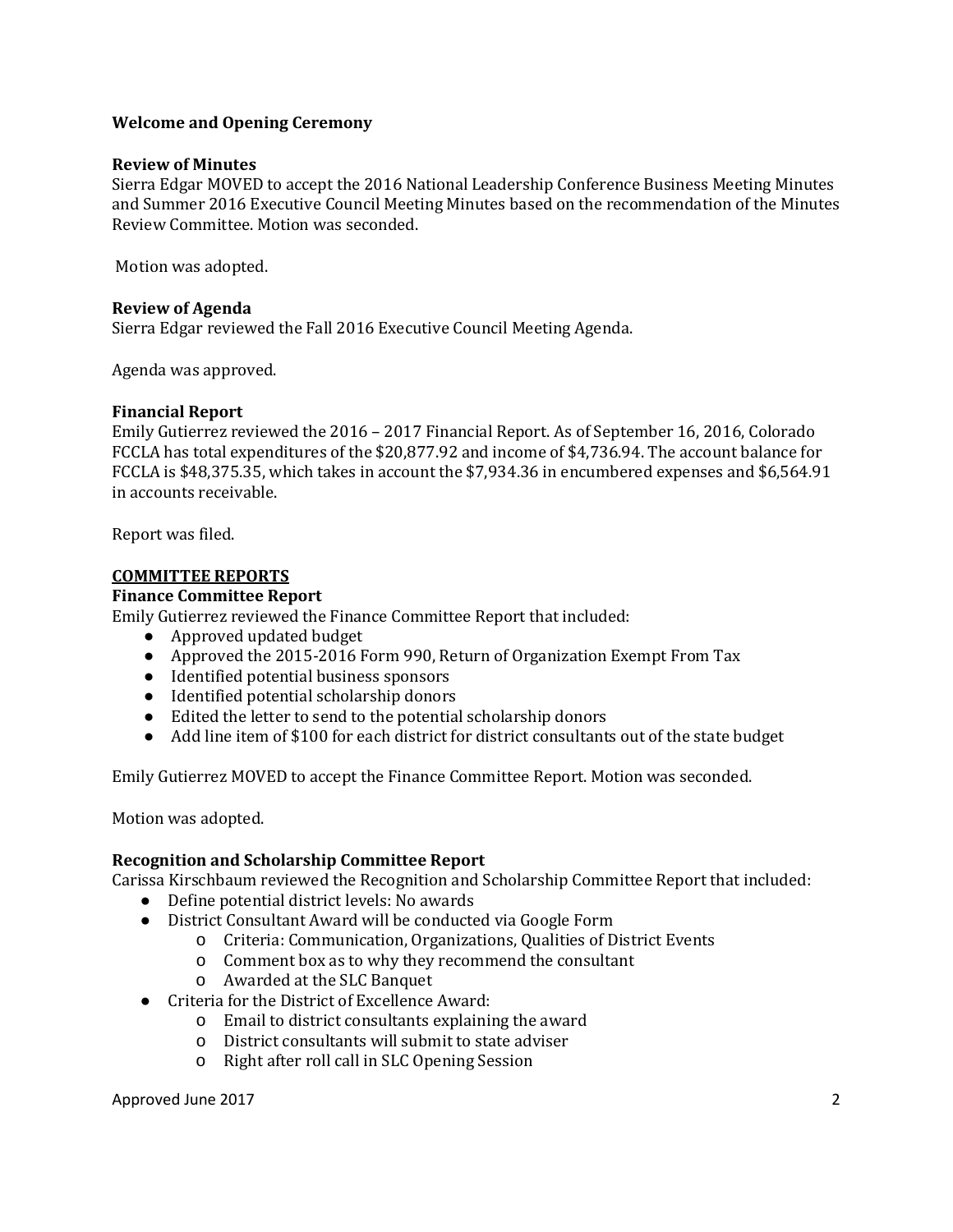Carissa Kirschbaum MOVED to accept the Recognition and Scholarship Committee Report. Motion was seconded.

Motion was adopted.

# **Officer Selection Committee Report**

Michaela Bailey reviewed the Officer Selection Committee Report that included:

● Accept the 2017 State Officer Selection materials

Michaela Bailey MOVED to accept the Officer Selection Committee Report. Motion was seconded.

Motion was adopted.

# **STAR and Colorado Events Committee Report**

Victoria Valenzuela reviewed the STAR and Colorado Events Committee Report that included:

- All culinary arts events will have an onsite orientation along with the online orientation
- No more than 2 weeks before conference, a judge webinar should be co-hosted by the state adviser and VP of Events
- Approve the Future FCS Educator state event
- VP of Events will develop a lesson plan for teachers with a rubric using the past VP of Events' rubric scavenger hunt
- Table the creation of design concepts state competitive event until next executive council meeting
- Add-Have an evaluator question about the CDPHE essentials for childhood including improving social and emotional health of mothers fathers caregivers and children for the Focus on Children STAR Event
- Use our social media to publicize and educate about social and emotional health in children as well as their caregivers.

Victoria Valenzuela MOVED to accept the STAR and Colorado Events Committee Report. Motion was seconded.

Lynn Zemanek MOVED to AMEND the report by deleting guidelines and insert a evaluator's question to emphasize social and emotional health as a developmental part of child health and to use our social media websites to publicize and educate about social and emotional health in children as well as their caregivers. Motion was seconded.

Motion was adopted. Motion was adopted.

# **State Conference Committee Report**

Tatianna Medina reviewed the State Conference Committee Report that included:

● Continue to have 2 closing sessions

Approved June 2017 3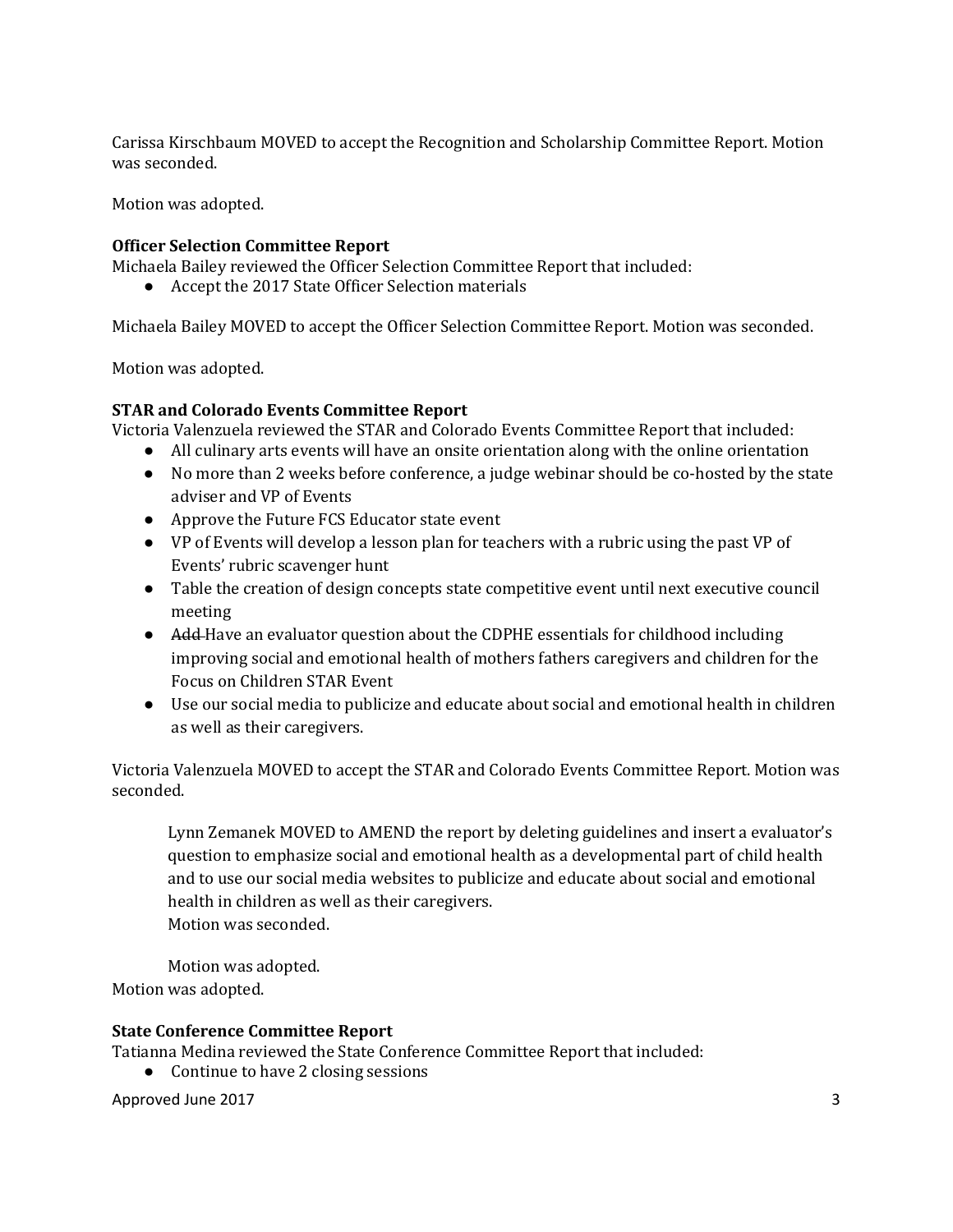- Raise the conference registration cost by \$5.00
- Offsite parking option at CCCS or the state advisor can look for additional or off-site parking with shuttle service with no more than a 30 minute commute and a cost spreadsheet for hotel rooms
- Host possible state fundraising event and having a percentage of meal costs from clusters and state conference going back to FCCLA budget

Tatianna Medina MOVED to accept the State Conference Committee Report. Motion was seconded.

Joseph Cruz MOVED to vote in seriatim.

Motion was withdrawn.

Joseph Cruz MOVED moves to vote in seriatim on topics of having 2 closing ceremonies and raising cost.

Motion was seconded.

Motion was adopted.

Sarah Davis MOVED to AMEND motion to state that the state advisor can look for additional or off-site parking with shuttle service with no more than a 30 minute commute and a cost spreadsheet for hotel rooms.

Motion was seconded.

Robert Van Dyke MOVED Previous Question.

Motion was adopted.

Motion to continue 2 closing ceremonies was adopted.

Motion to raise conference cost was adopted.

Lynn Zemanek MOVED to AMEND report by adding a possible state fundraising event and having a percentage of meal costs from clusters and state conference going back to FCCLA budget.

Motion was seconded.

Motion was adopted.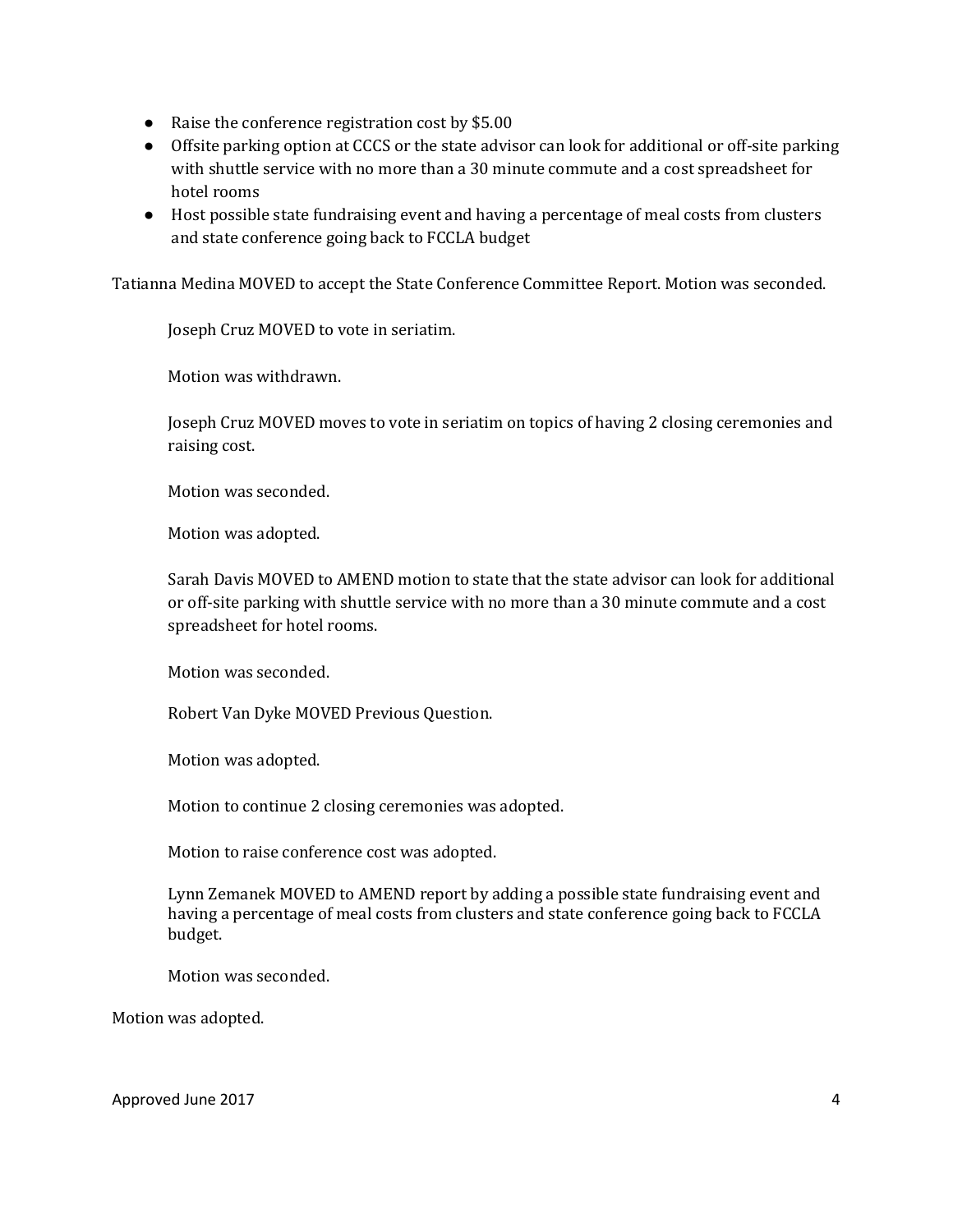# **Membership Committee Report**

Casey Fringer reviewed the Membership Committee Report that included:

- Approve Jefferson County for Urban Affiliation
- Add a policy for smaller schools to affiliate with the closest chapter to them geographically
- Approve the chapter bylaws/policies template

Casey Fringer MOVED to accept the Membership Committee Report. Motion was seconded.

Motion was adopted.

# **State Service and Public Relations Committee Report**

Linda Lombardi reviewed the State Service and Public Relations Committee Report that included:

- Recognize 2 state officers each month on social media
- FCCLA Week
	- o Monday- Map out your future
	- o Tuesday-Love FCCLA (Valentine's Day)
	- o Wednesday- Connect with you community with CTE
	- o Thursday- Tag a leader
	- o Friday- Fancy Friday for success
- Created the social media posts for the rest of the year containing topics such as:
	- o family dining
	- o FCS Day and FCCLA @ the table
	- o All about Families
	- o Starting a New Year
	- o Star Events
	- o Wanting to be a state officer?
	- o FCCLA week
	- o Membership
	- o Driving under the influence/FACTS
	- o Spring Break Safety
	- o Children's' social and emotional health
	- o Community Service week
	- o Last minute star event tips
	- o Finishing strong
	- o May Day
	- o Planting seeds in future officers
	- o Promoting FCCLA through the summer
	- o National need to know
	- o Countdown to State
	- o Making an FCCLA Snapchat filter

Linda Lombardi MOVED to accept the State Service and Public Relations Committee Report. Motion was seconded.

Motion was adopted.

# **Bylaws Committee Report**

Paige Beckman reviewed the Bylaws Committee Report that included:

Approved June 2017 5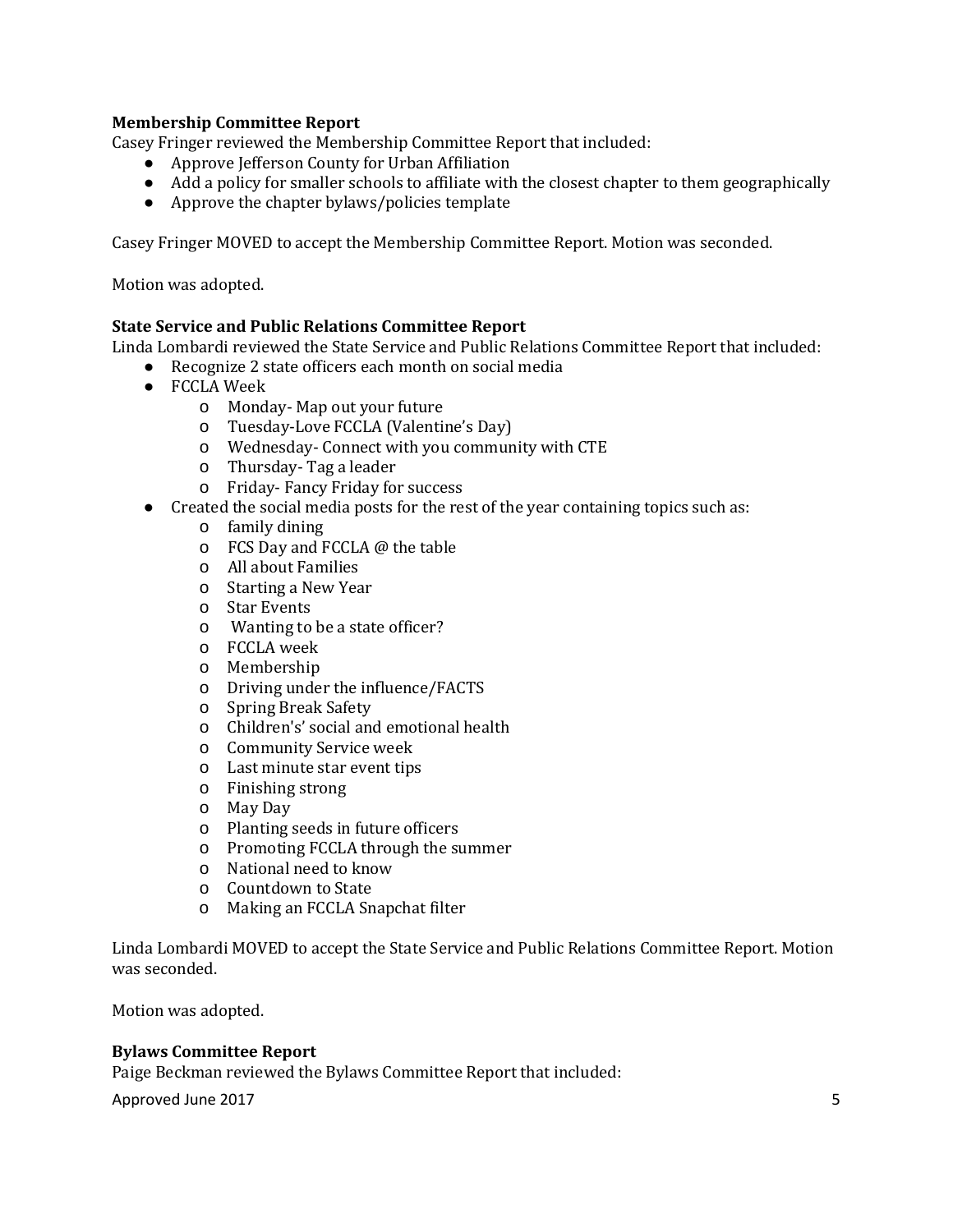- Change the name of the State Executive Council to the State Board of Directors
- Change the name of the state officer team to State Executive Council

Paige Beckman MOVED to accept the Bylaws Committee Report. Motion was seconded.

Motion was adopted.

# **National Conferences Committee Report**

Michaela Bailey reviewed the National Leadership Conference Committee Report that included:

- Cluster meeting- 1 per chapter for volunteer position; each chapter adviser serves 1 shift
- Hold a state officer meet and greet at a restaurant to give proceeds to state association

Michaela Bailey MOVED to accept the National Leadership Conference Committee Report. Motion was seconded.

Motion was adopted.

# **National Programs Committee Report**

Tatianna Medina reviewed the National Programs Committee Report that included:

- FACTS to be sponsored by Ford Driving Skills for Life
- Stop the Violence sponsored by Dude. be nice
- Career Connection sponsored by College in Colorado or FIDM
- Financial Fitness sponsored by Junior Achievement or Wells Fargo

Tatianna Medina MOVED to accept the National Programs Committee Report. Motion was seconded.

Motion was adopted.

# **Policies and Procedures Committee Report**

Casey Fringer reviewed the Policies and Procedures Committee Report that included:

● Add policy for state officers who resign or are terminated will need to reimburse the state association for any conference expenses at both the state and national levels

Casey Fringer MOVED to accept the Policies and Procedures Committee Report. Motion was seconded.

Motion was adopted.

# **DISTRICT CONSULTANTS REPORTS**

# **Arkansas Valley District Report**

No Report Given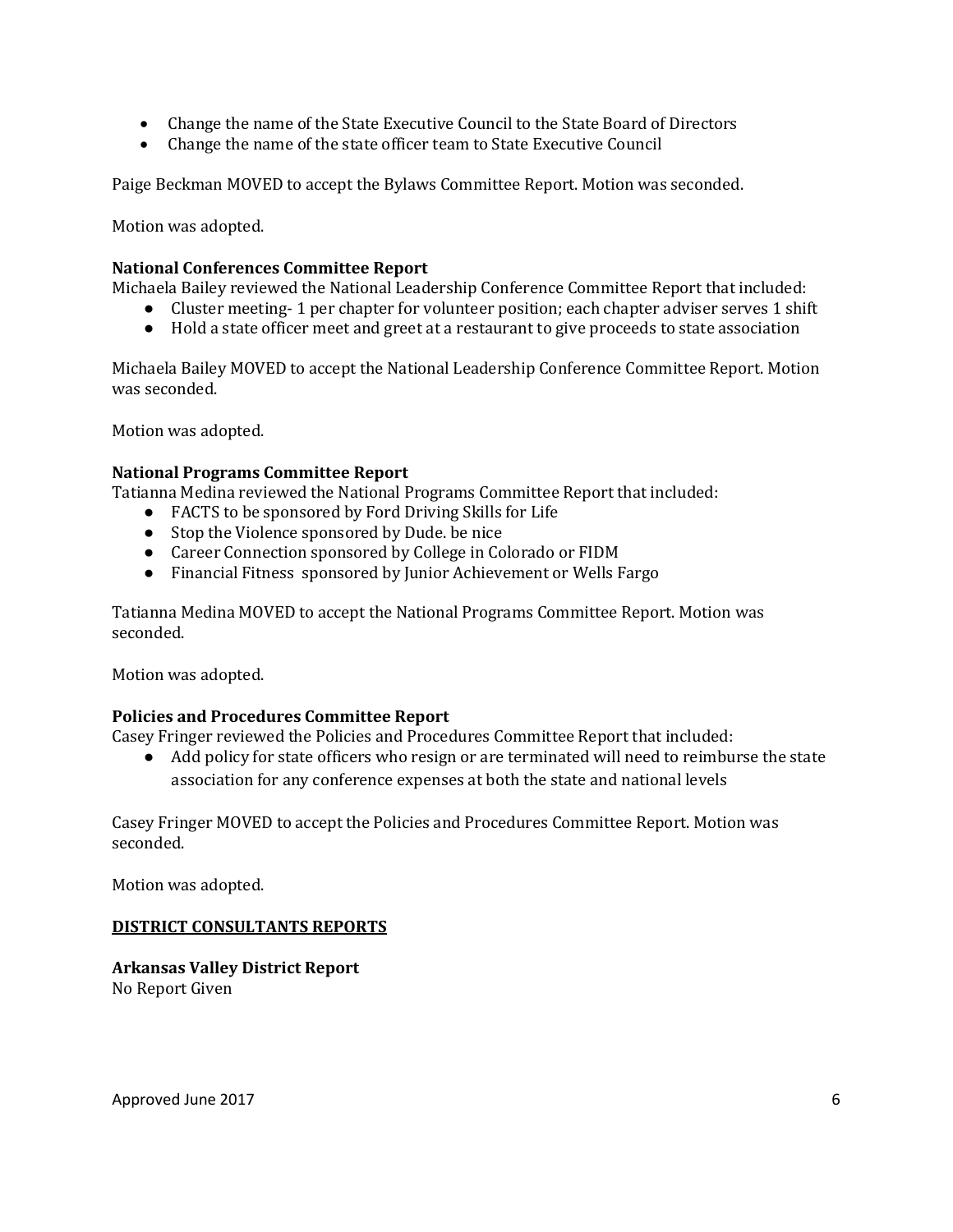# **Mountain Shadows District Report**

Debbie Nelson, Whitney Avalos, and Stephanie Vos reviewed the Mountain Shadows District Report that included:

● October 13; February 3 with Mountain View

Report was filed.

# **Mountain View District Report**

Arielle Bergmann and Christina Runyan reviewed the Mountain View District Report that included:

● February 3 Conference with Mountain Shadows

Report was filed.

#### **Northeastern Plains District Report**

Jeanine Pope and Angela Smith reviewed the Northeastern Plains District Report that included:

● October 19; January meeting

Report was filed.

# **Northern District Report**

Amber Wharton and Jane Witte reviewed the Northern District Report that included:

● October 10 and February 6

Report was filed.

# **Pine Meadows District Report**

Amy Ketels and Brenda Washburn reviewed the Pine Meadows District Report that included:

- Fall social on December 1
- February 2-3
- Elected officers

Report was filed.

# **San Juan Basin District Report**

No Report Given.

#### **San Luis Valley District Report**

Marjorie Reed reviewed the San Luis Valley District Report that included:

● October 12

Report was filed.

Approved June 2017 **7**